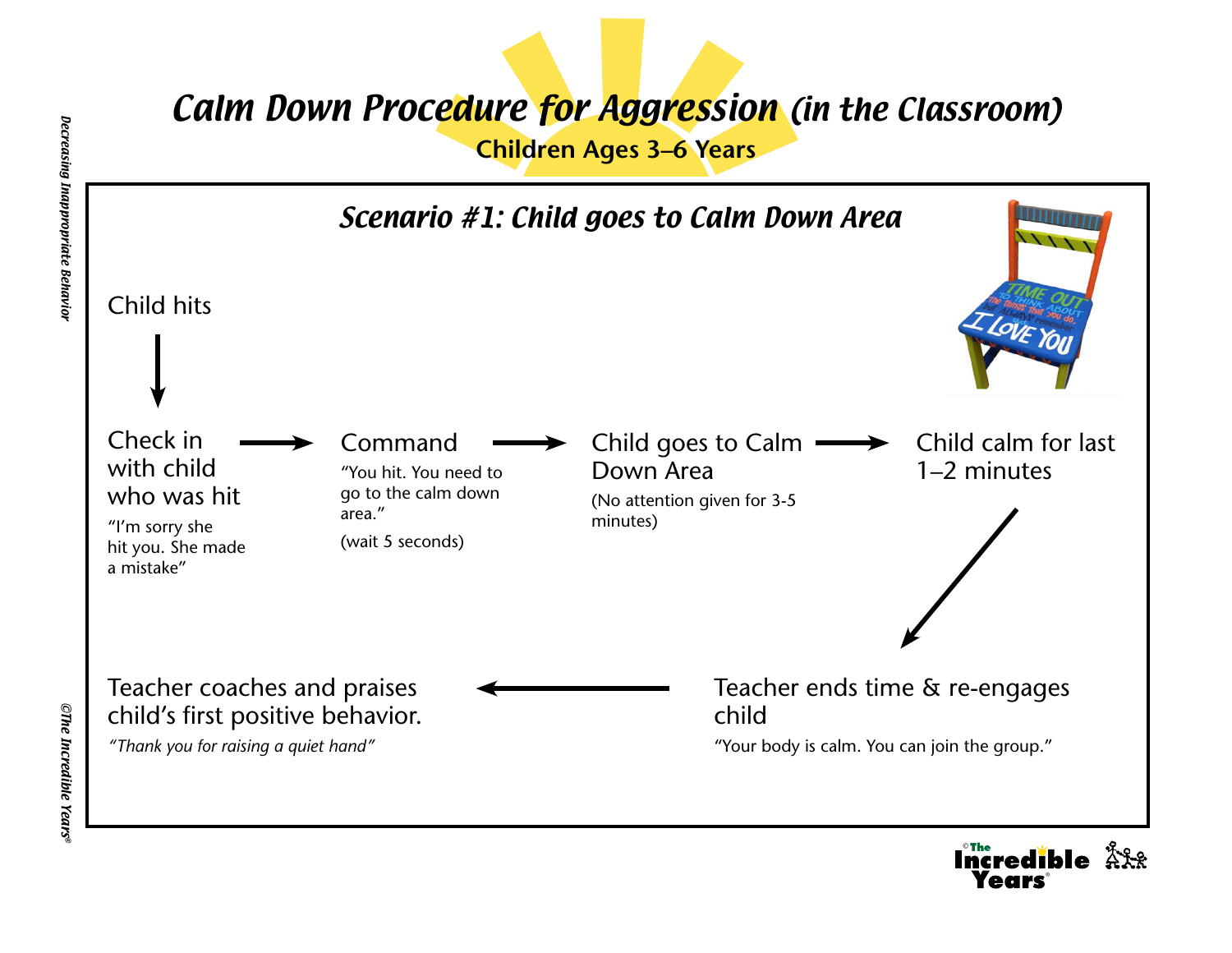## Young Child Resists Going to Calm Down Area (in the Classroom)

**Children Ages 3–6 Years**



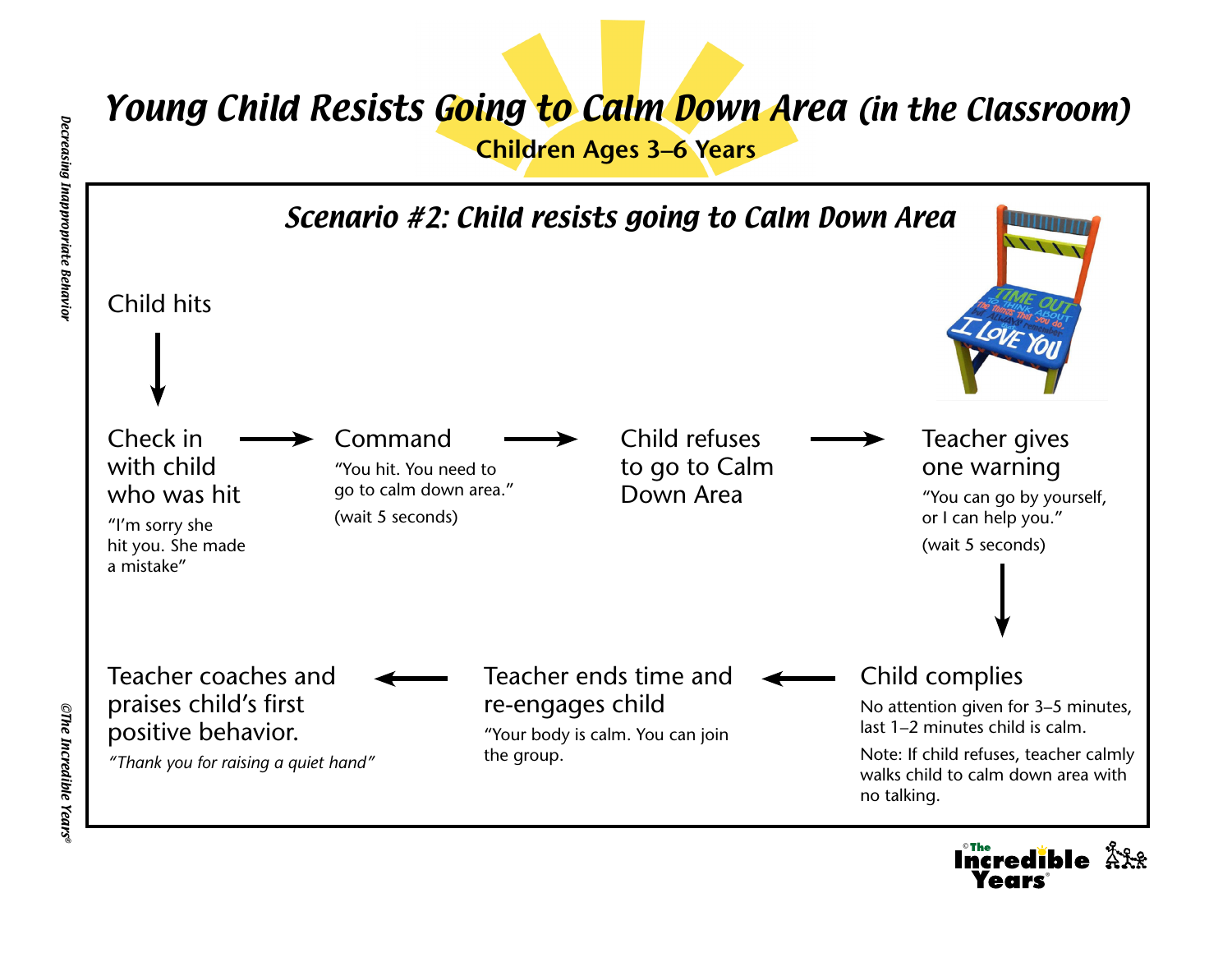

## School Age Child Resists Going to Calm Down Area (in the Classroom)

**Children Ages 6–10 Years**